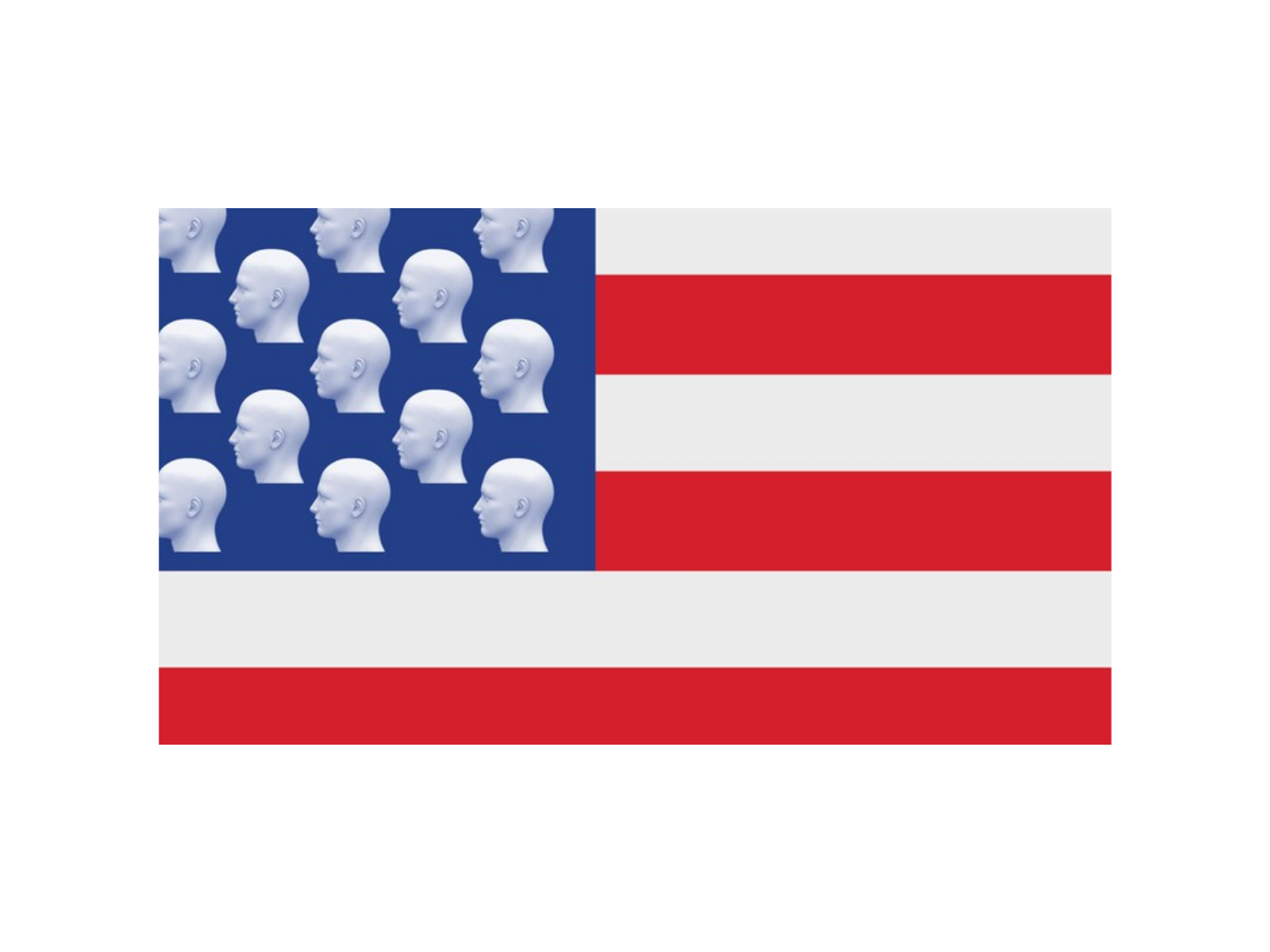## \$ 425M 2% ORof the \$185 billion sent to is just .56% of the total health care as a whole amount invested in the airline industry **W**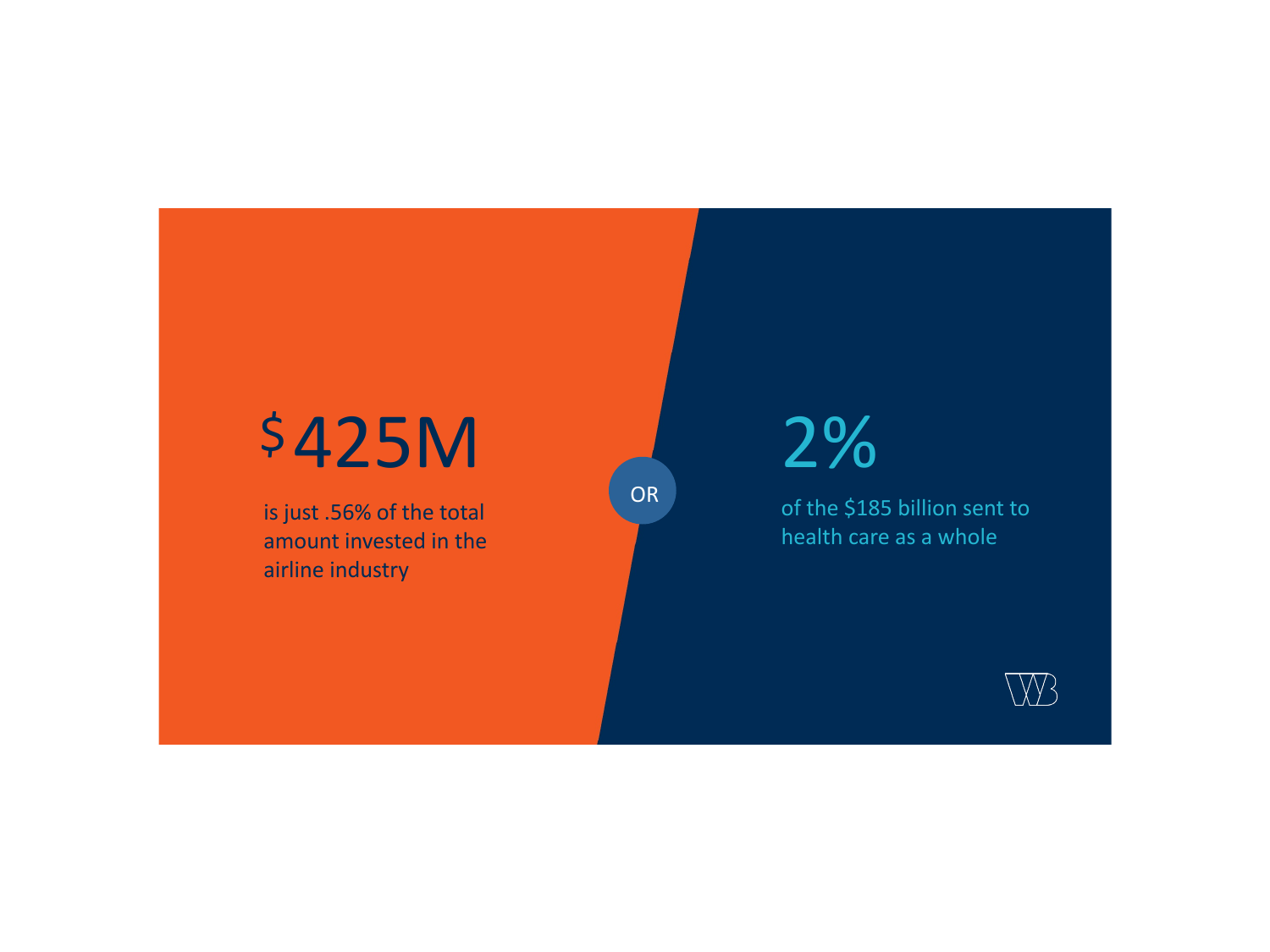

Advancing Mental Health and Addiction Policy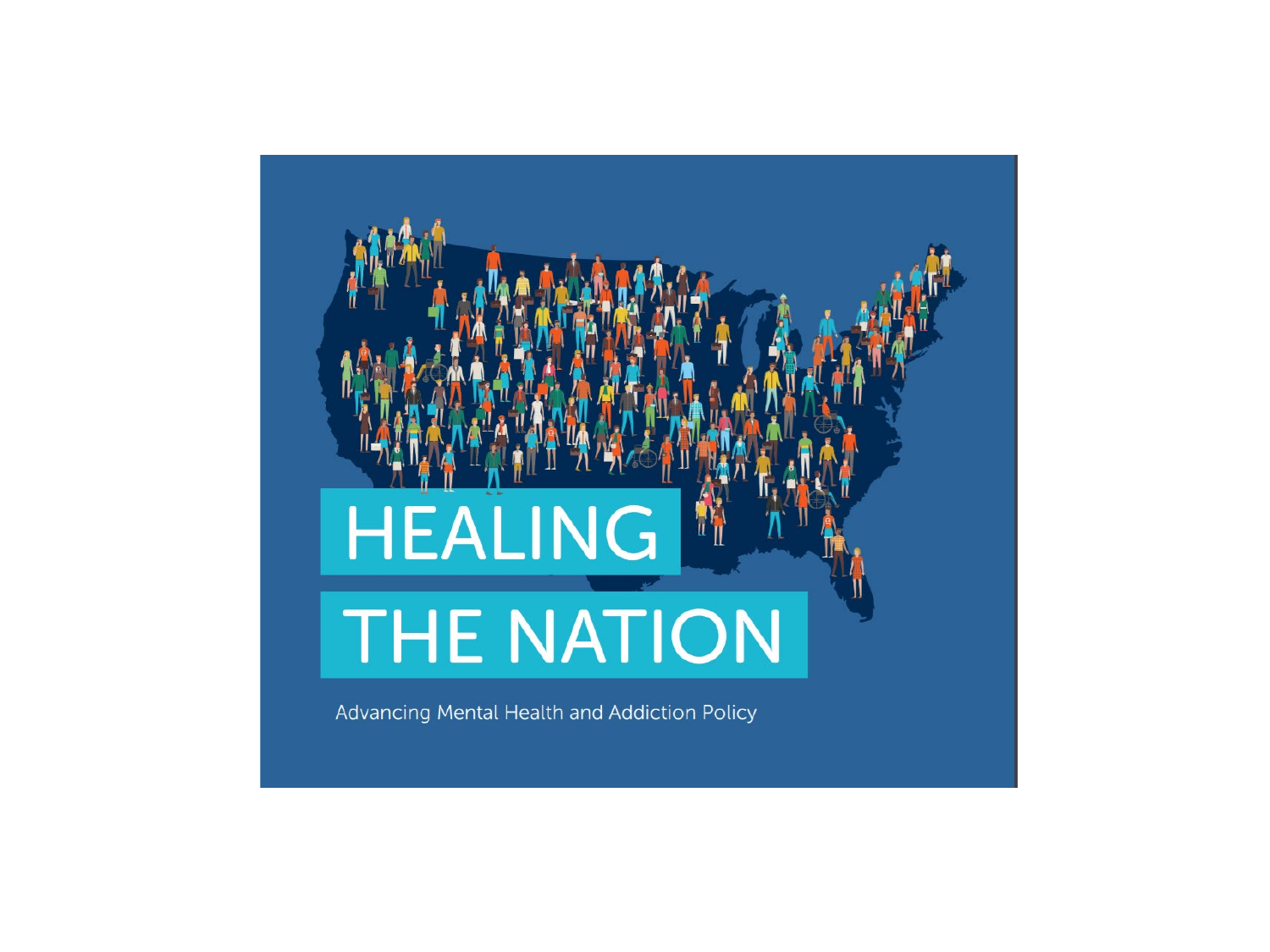## Framework for excellence in mental health and well-being

The framework for excellence in mental health is a guide for changemakers at every level of society who seek to improve mental health outcomes and promote well-being for millions of Americans.

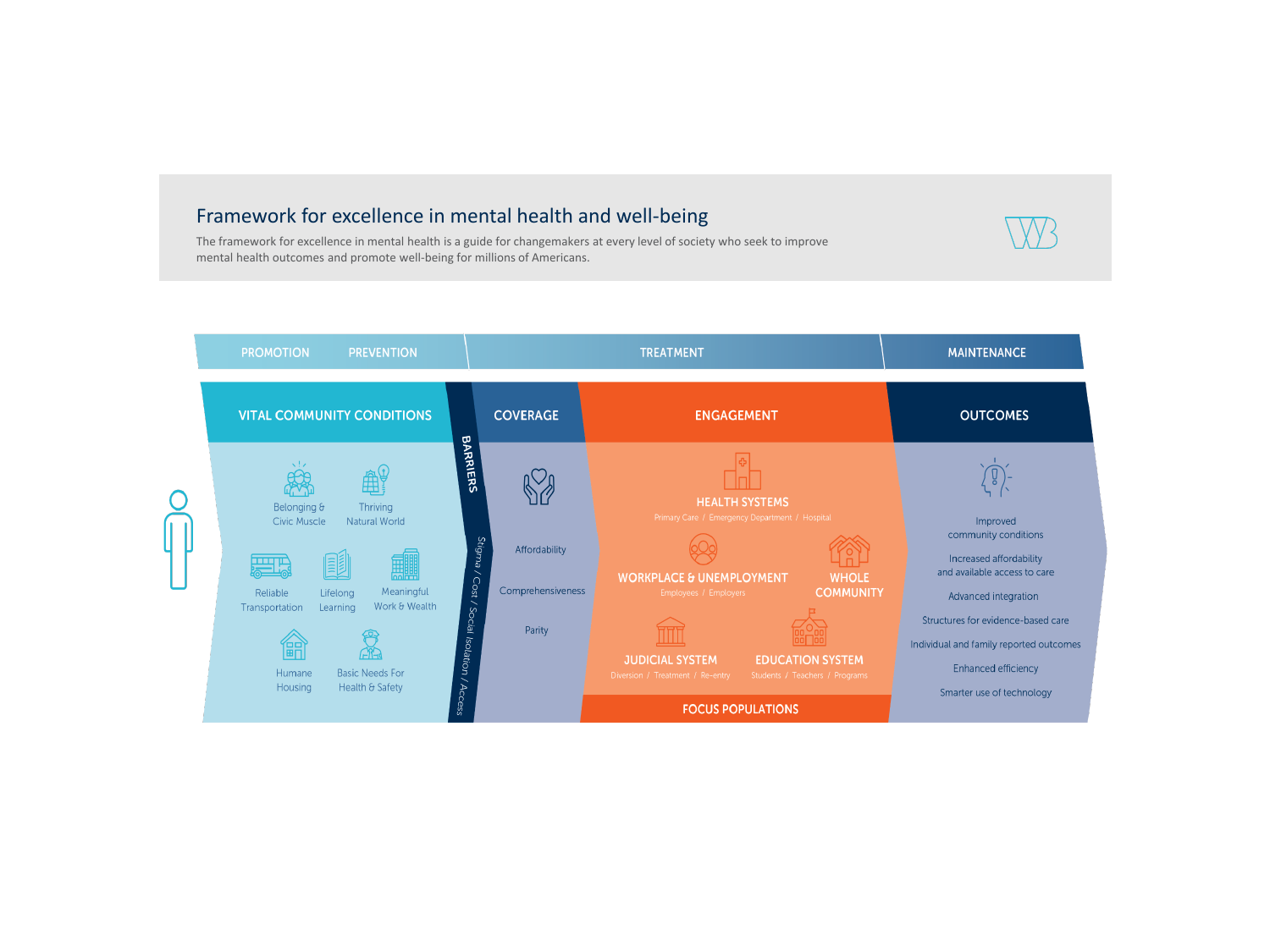

**HEALING THE NATION**<br>Advancing Mental Health<br>and Addiction Policy

## **SOLUTIONS FOR:** Health Systems -

Judicial System v Education System Workplace & Unemployment Whole Community



**Health Systems** Integrate mental health care where people seek physical care

**See Solutions** 



**Judicial System** Avenues to aid those with mental health concerns

**See Solutions** 



**Education System** Childhood is a critical time to improve mental health

**See Solutions** 



Workplace & **Unemployment** Maximize mental health outcomes across situations

**See Solutions** 



**Whole Community** Concrete steps to span sectors

**See Solutions** 

https://healingthenation.wellbeingtrust.org/